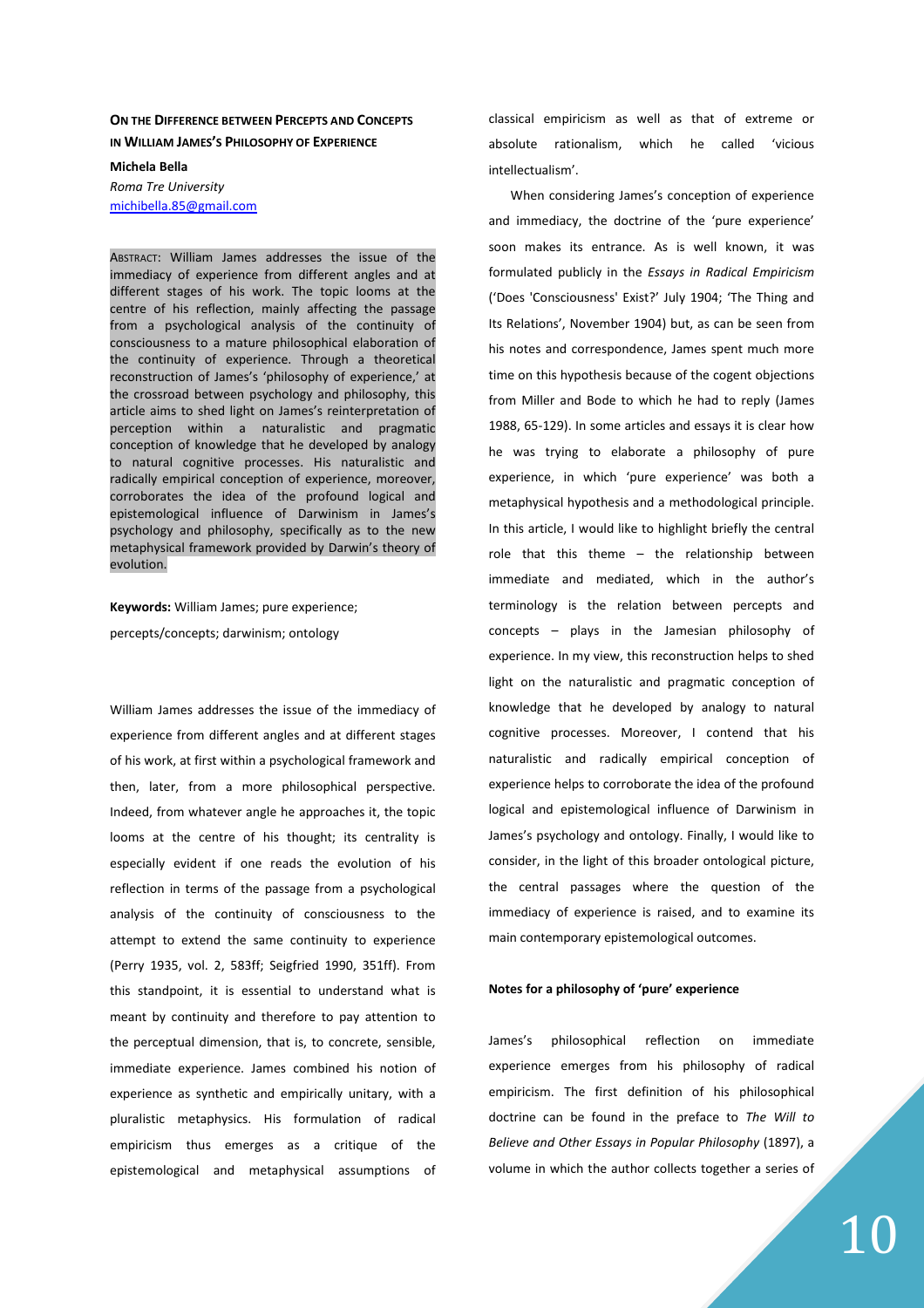articles already published in different places. He intends to shed light on their characteristic 'philosophical attitude' which James already calls 'radical empiricism'. In this definition, he refers to the empirical philosophy, since the 'certainties' reached in the 'matters of fact' remain subject to change, that is, hypotheses open to future experiential verifications. The radicalism of this philosophical attitude concerns an antidogmatic tension between monism and pluralism, which James asserts at various places to be the most significant predicament in philosophy. Later, in the preface to *The Meaning of Truth* (1909), a text in which James finds himself having to answer a series of objections and misunderstandings raised by his pragmatic conception of truth, he returns to the definition of radical empiricism:

Radical empiricism consists first of a postulate, next of a statement of fact, and finally of a generalized conclusion. The postulate is that the only things that shall be debatable among philosophers shall be things definable in terms drawn from experience. [Things of an unexperienceable nature may exist ad libitum, but they form no part of the material for philosophic debate.] The statement of fact is that the relations between things, conjunctive as well as disjunctive, are just as much matters of direct particular experience, neither more so nor less so, than the things themselves. The generalized conclusion is that therefore the parts of experience hold together from next to next by relations that are themselves parts of experience. The directly apprehended universe needs, in short, no extraneous trans-empirical connective support, but possesses in its own right a concatenated or continuous structure (James 1975b, 6-7).

The philosophical framework within which James carries out his mature research and interests is precisely a philosophy of experience, which elsewhere he will also define as a 'philosophy of pure experience'. The basic postulate is that only things that can be experienced can be the subject of philosophical discourses *strictu sensu*, which then marks the methodological parameters within which radical empiricism needs to remain. However, the heart of the doctrine is the declaration of the fact that the relations between things must also be directly

experienceable. In this sense, we can read James's radical empiricism as a theory of experience based on a theory of relations. Indeed, it strongly depends on the reality (experience) of relations and it is therefore on this point that the consistency of a radically empirical theory of experience and its attempt to distinguish itself, on the one hand, from idealism and, on the other, from empiricism, is at stake<sup>1</sup>.

For James, the 'great obstacle' to radical empiricism, and thus to a philosophy of pure experience, is the idea cultivated by rationalism, but ultimately also shared by empiricism, that immediate experience is absolutely disconnected. The claim that already emerged in his psychological writings of the experienceability of relations makes it possible not to rely on transcendent principles of explanation. The unity of the world is not to be achieved through the operation of a superior unifying action, what James calls an 'extraneous trans-empirical connective support'; but it is the very structure of the 'immediate experience' of reality that possesses 'a concatenated or continuous structure' (James 1975b, 7). In other words, it is necessary to recognize the reality (actuality) of conjunctive and disjunctive relations and of a pure or immediate experience in which relations are immediately experienced in sensation. Relations are *real* in their immediacy but not in their specific constitution. They are therefore perceived but not yet classified or defined. It is a process that requires the occurrence of other successive experiences for our apprehension of the universe to move from being something to act upon to something known.

 $1$  Cf. Seigfried's reading of 'relations' in James (Seigfried 1973).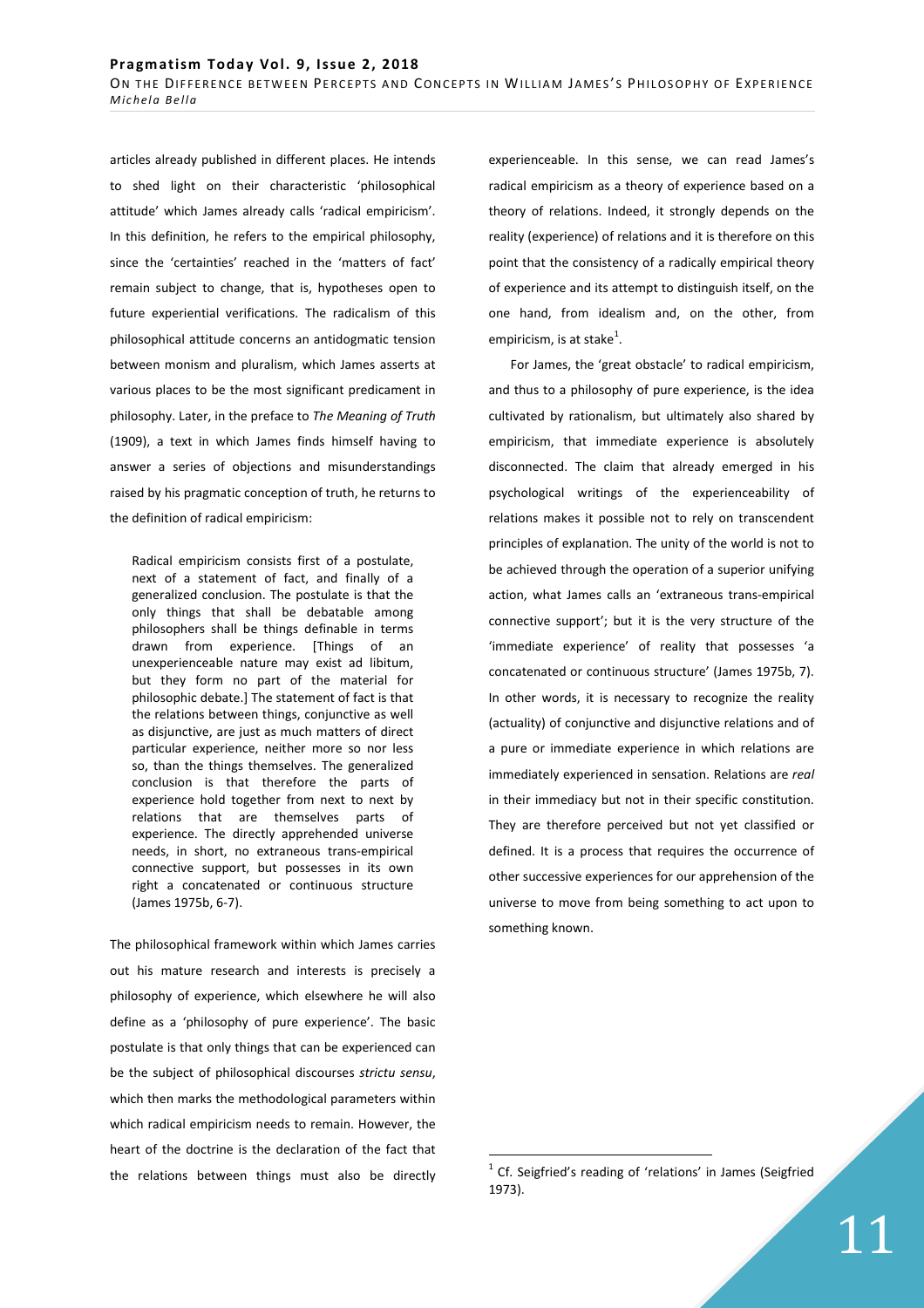ON THE DIFFERENCE BETWEEN PERCEPTS AND CONCEPTS IN WILLIAM JAMES'S PHILOSOPHY OF EXPERIENCE *M i c h e l a B e l l a* 

## **Radicalized empiricism: the interconnection of psychology and philosophy**

It is no coincidence that the thesis that relations are part of the experience itself stems from another thesis James introduces in his *Principles of Psychology*, namely, that there are 'feelings of relation':

there is no conjunction or a preposition, and hardly an adverbial phrase, syntactic form, or inflection of voice, in human speech, that does not express some shading or other of relation which we at some moment actually feel to exit between the larger objects of our thought. [...] We ought to say a feeling of *and*, a feeling of *if*, a feeling of *but*, and a feeling of *by*, quite as readily as we say a feeling of *blue* or a feeling of *cold*. (James 1981, 238)

This passage was particularly inspiring for Ludwig Wittgenstein, who was a critical reader of James. According to Russell Goodman (2002) and Richard Gale (1999), *The Principles of Psychology* was among James's works a genuine "intellectual companion" for Wittgenstein<sup>2</sup>. However, because of the lack of introspective attention and the difficulty of confronting ephemeral phenomena, many psychologists and philosophers have been led to ignore what James calls the 'transitive' parts of consciousness, in other words, those parts that move at a relatively faster speed than the parts that he defines 'substantive'. By 'transitive' James intends all the feelings of relation and tendency, the internal connections and the direction of our thoughts, which we often express discursively with the various prepositions and which in the brain would correspond to the phases of passage between two peaks of nervous activity. James's insistence on these

aesthetic<sup>3</sup> but also relational aspects of our inner life, which have been almost entirely rejected by psychology and philosophy because of the difficulty they pose to analysis and verbalization, is due to their importance in restoring a more concrete, and therefore richer and more plural, image of the human mind. The analysis of mental phenomena taken in their concreteness, that is in the frayed, vague and changing aspects of lived experience, can already be said to be radically empirical or radically anti-intellectualist. In this way, James emphasized the epistemic value of sensory perception<sup>4</sup>, because it is the necessary access point to all the complex and varied phenomenology of mental life recognized in the empirical analysis.

However, James's intention is not to question the function of the substantive parts of thought, which are more stable and defined, as well as the value of concepts; rather, his criticism is directed at two great logical fallacies committed by empirical psychology: 1) thinking that one cannot have images except of perfectly defined things and 2) the idea that through subjective feelings we can know the simple qualities of objects, but not their relations. Thanks to the radical application of the empirical method, James defends the importance of perceptions for a more fundamental and concrete description of the facts of psychology. In his opinion, no introspective observation justifies the sacrifice of our perception of the continuity of our stream of thought.

 $\overline{a}$ 

 $2$  In Wittgenstein's manuscripts and typescripts there are many references to James's *Principles*. According to Stephen Hilmy (1987), this attention to one single author is sporadic in Wittgenstein. He found particularly interesting the chapters on *The Stream of Thought* and on the *Will* (cf. Boncompagni 2016, 167). For a historical and theoretical reconstruction of Wittgenstein's reading of James see Goodman (2002). For a broader analysis of Wittgenstein and pragmatism see Boncompagni (2016).

<sup>3</sup> In *Principles* and elsewhere, James uses the expression 'aesthetical and practical interests' to convey the philosophical use of 'aesthetic' in relation to the sensation.

<sup>&</sup>lt;sup>4</sup> Perry's perspicuous comment on the role of perception in James's philosophy is worth to be quoted here: '[…] if perception was qualified to play so great a role, it was because this faculty had long since lost the character which it possessed in the earlier empirical tradition. It had been a leading motive in James's philosophy not only to emphasize perception, but to reinterpret it; and in particular to impute to it a continuity and depth, a synthetic grasp and reach, which differed radically from the notions held by his predecessors.' (Perry 1935, vol. I, 459)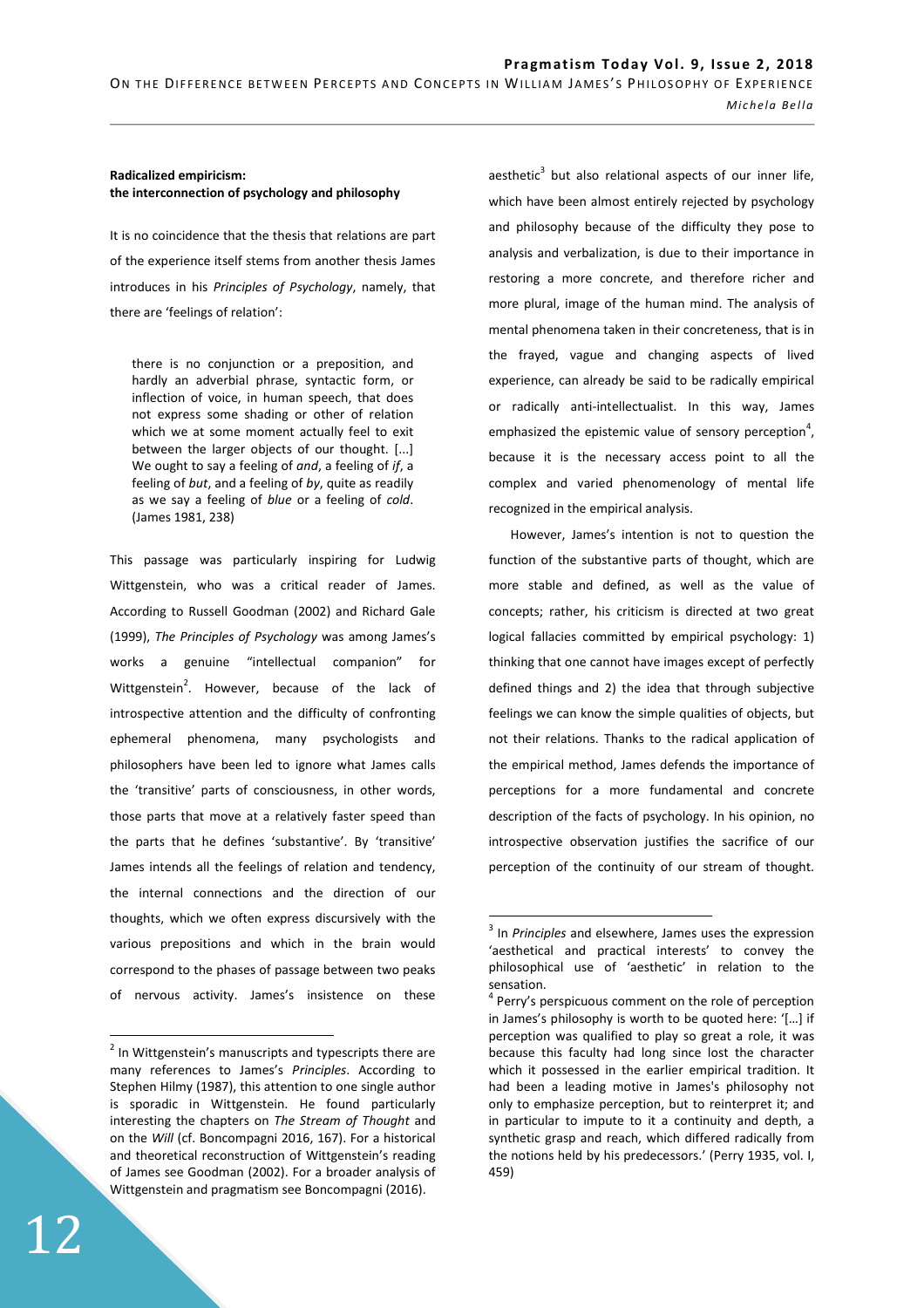Indeed, any paradoxes and contradictions are produced precisely by the atomistic image of mental states shared by associationism and rationalism, and that for James is nothing more than the result of an inaccurate and faulty original description.

#### **What is wrong with empiricism and rationalism?**

The theory of relations that James gradually elaborates also on a philosophical level must therefore be framed in terms of his confrontation with the empiricism and rationalism. Empiricism and rationalism are paradigmatic philosophical attitudes that are also the expression of different mentalities or ways of thinking, as well as temperaments. Using broad and non-technical definitions, in order to sketch the main currents of thought which both pragmatism and radical empiricism had to confront for distinguishing themselves, the empiricists can be identified as those who explain the whole through the parts; that is, they privilege the parts, the elements, the individual, and consider the whole as a collection of parts and the universal as an abstraction. The rationalists, instead, are those who explain the parts by the whole, emphasize the universal and make the whole have priority over the parts both on the level of logic and of being. The same characteristics of these two positions can be found in many texts, both published and unpublished, not least in the article 'A World of Pure Experience' (James 1976, 21-44), in which James tries to formulate his philosophy of experience more explicitly and coherently. The rationalist temperament is defined as tending dogmatism, as it demands necessary conclusions; while the empirical temperament is more modest and works on hypotheses.

The problem is the inadequacy of both idealism and associationism, respectively connected to rationalism and empiricism, as philosophies which, in different ways, do not faithfully describe the real, concrete way in which we have experience. On the one hand, the idealistic drift offers a principle of unity and an apodictic source of intelligibility but without being able to account for specificity; on the other, empirical associationism, while remaining close to the particularity of experience, could not offer a principle of unity or continuity.<sup>5</sup>

James's philosophy attempts to restore the philosophical legitimacy of our feeling of agreement or disagreement with reality by correcting the mistakes of these twogreat philosophical traditions. As a kind of empiricism, it adheres to a world description which considers the parts as a first order being and treats the whole as a second order being.<sup>6</sup> This means a 'mosaic' philosophy that does not reduce plural facts to a unique substance (which is inert) or an absolute mind (which creates them). It is also 'radical' in not admitting elements that are not experienced directly, nor in excluding any element directly experienced. In particular,

*the relations that connect experiences must themselves be experienced relations, and any kind of relation experienced must be accounted as 'real' as anything else in the system*. (James 1976, 22) $'$ 

The classical empiricism of Berkeley, Hume and Mill lays itself open to criticism with its tendency to fragment experience on the basis of an atomistic metaphysics, thus requiring a choice between cosmic disorder and

<sup>&</sup>lt;sup>5</sup> For James, John Stuart Mill, Alexander Bain and Herbert Spencer were empiricist-materialists; while Thomas Hill Green, Bernard Bosanquet, John and Edward Caird, and Josiah Royce exemplified the rationalist-spiritualist tendency.

 $<sup>6</sup>$  James explains that concepts are only designative and</sup> argues that 'the concept 'reality'' once given back to immediate perception is 'no new conceptual creation, but only a kind of practical relation to our Will, *perceptively experienced*' (James 1979, 60). In other words, his attempt to recover a broader realm of reality is not to deny that concepts are real. Instead, it is to show how sensations and intellections are practically dynamically interrelated in an antifoundationalist fashion.

<sup>7</sup> Moreover, 'pure experience is also a methodical postulate' according to which 'Everything real must be experienceable somewhere, and every kind of thing experienced must somewhere be real'. In conclusion, he strongly suggests that 'real effectual causation as an ultimate nature, as a 'category,' if you like, of reality, is just what we feel it be, just that kind of conjunction which our own activity-series reveal' (James 1976, 93-4).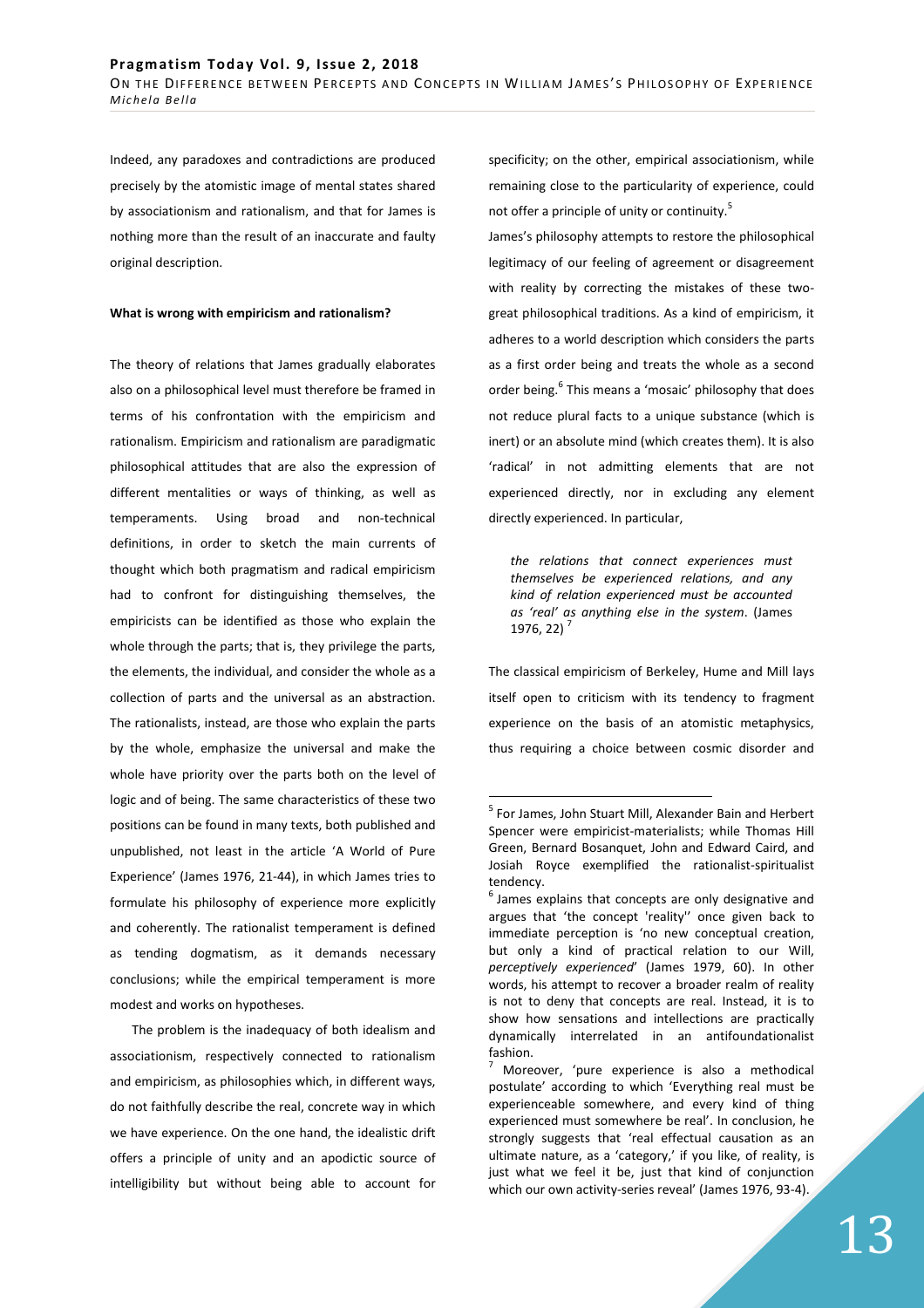rational order. This original fragmentation of reality is also a vision shared by rationalism. In this respect, rationalism has done nothing but correct an otherwise irrational vision by introducing trans-experiential unifying agents, such as substances, categories of intellect, or the transcendental ego. The problem eminently concerns conjunctive relations that have been neglected, even eliminated, by empiricism and have been elevated by rationalism to celestial realities, 'as if the unity of things and their variety belonged to different orders of truth and vitality altogether' (James 1976, 23).

#### **A world of experienced relations**

The challenge is therefore to rehabilitate the direct experience of various types of conjunctive relations, with different degrees of intimacy and inclusiveness which span from simple co-presence, through contiguity, resemblance, activity and causality, to the continuous transition between states of consciousness. The universe of human experience appears to be mostly chaotic, and this means that some parts are only co-present and (in any case): 'No one single type of connexion runs through all the experiences that compose it [our universe]' (James 1976, 24).<sup>8</sup>

The conjunctive relation that a radical empiricist must consider most important is the *co-conscious conjunctive transition*. It is philosophically the most problematic, but it is also the phenomenon that allows us best to describe our experience in concrete terms. A co-conscious transition is a process whereby a specific experience of mine goes from one personal experience into another. This hypothesis implied some logical difficulties that James, in many of his writings, did not fail to recognize and tackle. In short, the distinction between

ultra-rationalism and radical empiricism is about defining the *nature* of relations. In fact, despite the world of internal and essential relations that absolutism projected onto experience, James provides an empirical description of it in terms of particular external or accidental relations. To understand relations between terms in a constitutive way seemed necessarily to imply a static and absolute image of reality, according to James, in which even the most ordinary experiences would become unintelligible.

Specifically referring to his chapters on the 'Stream of Consciousness' and the 'Self' in *Principles* for a psychological description of the matter, James argues that *change* is a continuous transition, thus a conjunctive relation, which as such we experience immediately (it implies duration, or non-conceptual immediacy). Between two moments of our experience we feel that the transition is continuous, just as we feel that the transition is discontinuous between an experience lived and one merely conceived – for instance, someone else's experience. The nature of this relation, which is of all the most intimate of which we are aware, is the same sense of continuity that we feel and which constitutes a real empirical content, as much as the sense of discontinuity that we feel in the other possible experience:

Practically to experience one's personal *continuum* in this living way is to know the originals of the ideas of continuity and of sameness, to know what the words stand for concretely, to own all that they can ever mean. (James 1976, 26)

The radically empirical understanding of *conjunctive relations* is also a way of considering knowledge or cognitive relations as relations of continuous transition. This is precisely one of the three conceptual tools that radical empiricism employs to provide a fully empirical solution to the paradox of the self-transcendence of knowledge: namely, the epistemological leap between the idea and the object. Other indispensable tools are the notion of *pure experience* and the logical function of *substitution*.

 $8$  This passage is pivotal. Pluralism means that the world of experiences is not reducible to a single type of connection; in other words, it is not entirely homogeneous. Some connections in fact – such as space connections, causes and purposes, etc. – do not work in specific contexts, though they do work in others.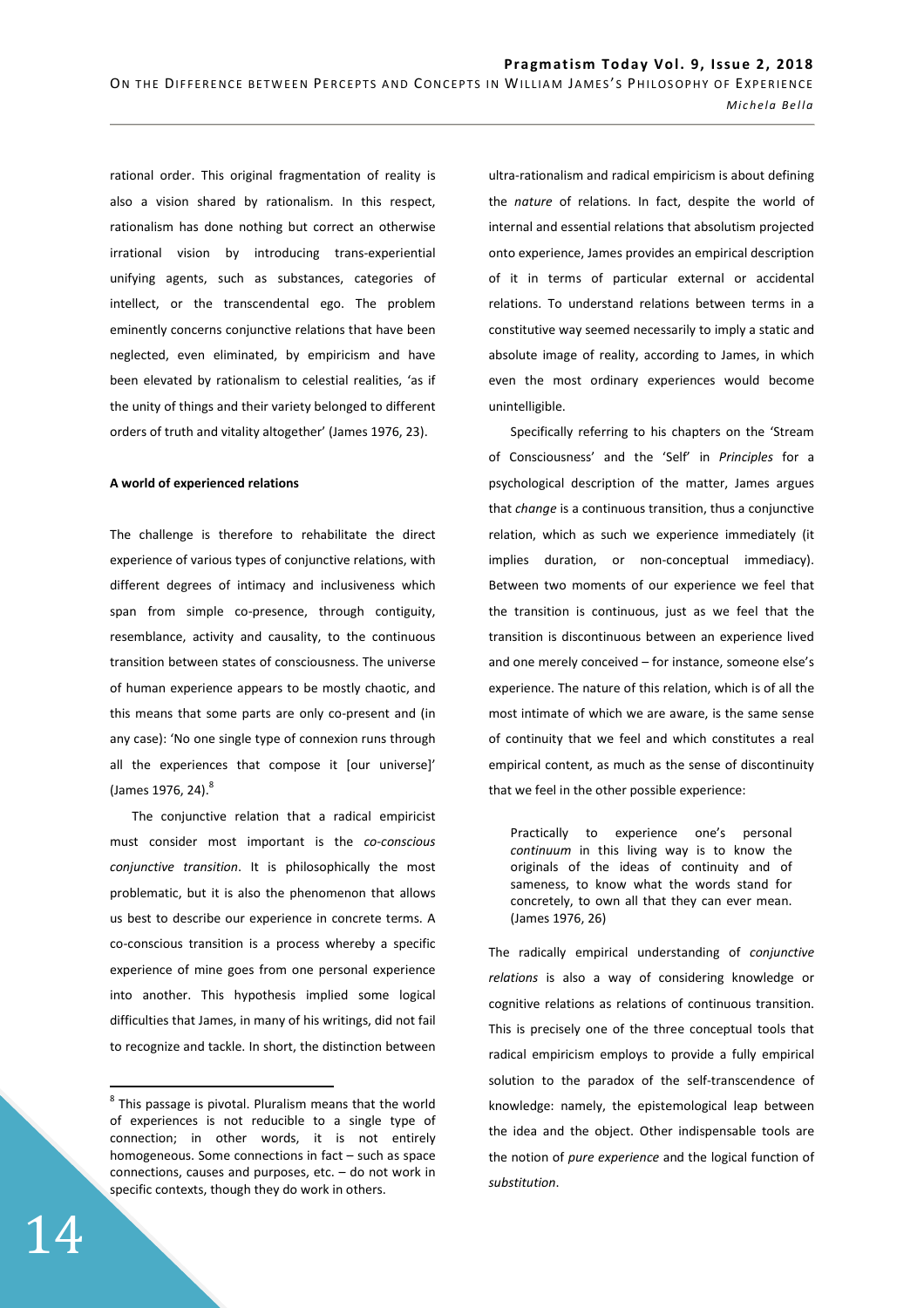#### **A processual view of experience**

In the first of his radical empiricist essays, 'Does Consciousness Exist?' published in July 1904 and presented as a shorter version the following year at the Fifth Congress of Psychology held in Rome, James declared that 'consciousness' as traditionally investigated does not exist. Consciousness is a type of external relation, not internal (or constitutive) as rationalism has intended it to be. It is itself a function and not a substance, the function that our experiences are known. The distinction between the knower and the known is explained as a functional and not ontological difference that depends on external factors, specifically the different relational contexts to which experience is retrospectively connected:

I think I may now claim to have made my thesis clear. Consciousness connotes a kind of external relation, and does not denote a special stuff or way of being. *The peculiarity of our experiences, that they not only are, but are known, which their 'conscious' quality is invoked to explain, is better explained by their relations*—*these relations themselves being experiences*—*to one another.*  (James 1976, 14)

Pure experience is, therefore, a fundamental hypothesis for a philosophy of experience since it requires that in immediate experience (or perceptive intuition) all of reality is given – including conjunctive and disjunctive relations that retrospectively make it possible to classify the parts of the experience. By 'experience' James clarifies that he intends a process that takes place over time through a series of terms that can be replaced and are in fact replaced through experienced relations that are as particular and real as the terms between which they occur<sup>9</sup>.

As mentioned, pure experience is both a metaphysical hypothesis and a methodological postulate. In the introduction to James's *Manuscripts,* 

 $\overline{a}$ 

*Essays and Notes*, Ignas Skrupskelis points out that the notion of pure experience appears very few times in his published writings. It can only be found in the *Essays in Radical Empiricism*. In the following three excerpts, it is evident how similar are James's descriptions of pure experience in 'A World of Pure Experience' and in 'Does Consciousness Exist?'. In the latter, we can read:

The instant field of the present is at all times what I call the 'pure' experience. It is only virtually or potentially either object or subject as yet. For the time being, it is plain, unqualified actuality or existence, a simple *that.* In this *naïf*  immediacy it is of course *valid;* it is *there,* we *act*  upon it; and the doubling of it in retrospection into a state of mind and a reality intended thereby, is just one of the acts. (James 1976, 13)

*Experience, I believe, has no such inner duplicity; and the separation of it into consciousness and content comes, not by way of subtraction, but by way of addition*. (James 1976, 6-7)

Here, pure experience is defined as the experience that precedes subject-object distinction, therefore as something [*stuff*] that has no internal duplicity (which is only later added to it), and that yet accepts other predicates – i.e. spatiality, intensity, etc. In another article, a few months later, 'The Thing and Its Relations' (Nov. 1904), James defines pure experience in a slightly different way:

'Pure experience' is the name which I gave to the immediate flux of life which furnishes the material to our later reflection with its conceptual categories. […] Its purity is only a relative term, meaning the proportional amount of unverbalized sensation which it still embodies. (James 1976, 46)

In this second definition, there is no explicit reference to the absence of subject-object duplicity that we found in the first, and in this context pure experience seems not to accept any predicate. It is identified with the 'unverbalized sensation': pure experience is another name for 'feeling or sensation'. This condition is only possible, however, in infants and people who wake up from a semi-coma; it is not possible in adults in normal psycho-physical conditions. In fact, pure experience is a

 $9^9$  For an accurate comparative analysis of James's notion of pure experience and Husserl's neutrality, see Lanfredini (2017).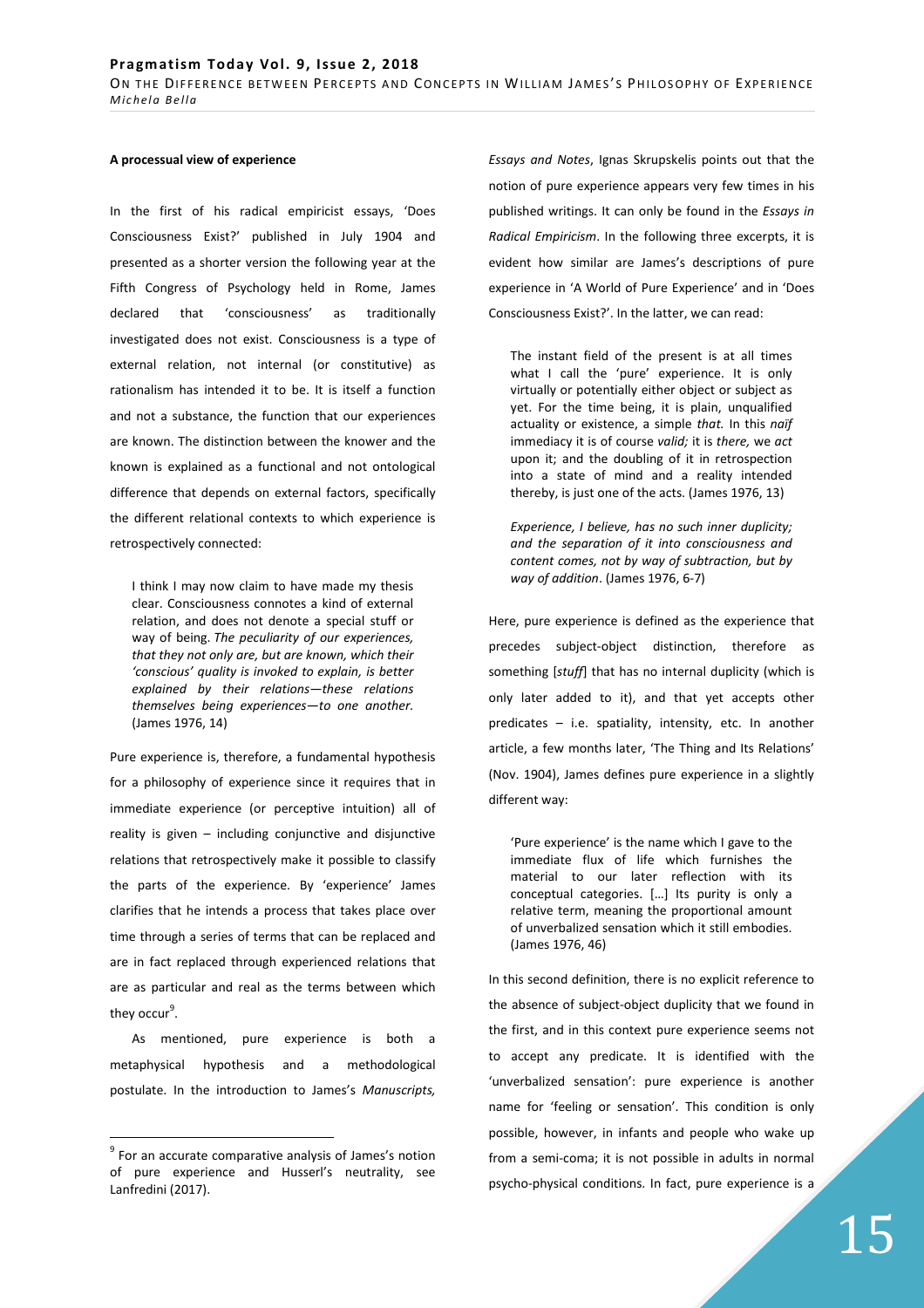*that* which is not yet any defined *what,* though it is ready to be any kind of 'whats'. Adult experience loses at least part of its purity, that is it is widely conceptualized, and more and more it contains 'adjectives, names, prepositions and conjunctions'. The description of the contents of immediate experience inevitably degrades its purity, which remains a relative term.

In the hypothesis of pure experience there is no epistemological leap between the knower and the known – respectively solved by other philosophical schools via either representationalism, or the capacity of self-transcendence of ideas, or else by the act of an absolute agent. For James, knowledge is a natural process that runs entirely within the texture of our finite experience; it is made up of external relations that develop over time: 'Certain *extrinsic* phenomena, special experiences of conjunction, are what impart to the image, be it what it may, its knowing office' (James 1976 [1912]: 28). In James's famous example of the Memorial Hall, he shows how an 'idea' of mine leads me through a series of possible paths – therefore of external, accidental and particular relations – to the direct experience [acquaintance] of the Memorial Hall, within a relational context that demonstrates the noncoincidence of the fact (e.g. I can talk about its history, I feel that my idea and perception of it correspond, etc.), and thus that the final perception of the Harvard building was what I meant by my 'idea' in the first place. Therefore, the trans-experiential continuity ensures that the process of knowledge is not interrupted on the way, and at the end it is possible to classify the starting point as the knower, and the perceptual term as the known – the one which in a certain sense creates the cognitive function. This is for James the nature of knowledge in terms of experience; both the type of perceptual knowledge, in which there is a direct experience of a present object, and the type of discursive knowledge, in which the object is not immediately present.

The unions we come to know in this way are however empirical unions, that is, unions by continuous transition or continuity, not substantial in the sense of atemporal absolutes. This is the case not only for experiences of discursive knowledge (going from idea to perception) but also for personal identity or logical predication ('is'). Furthermore, even starting from the very same point, the experiential process can run through different possible paths. Some experiences can functionally replace others in their task of leading us to the same perceptual goals. Indeed, substitution is an essential logical function and overall conceptual experiences, as alternative paths, are much more convenient and more rapid ways compared to perceptual ones. The majority of our knowledge is never completely verified, they never reach the perceptual term from which they would obtain a full retroactive validation. For the most part, we remain in the 'virtual stage' of *transiting* knowledge. Indirect verifications prove to be sufficient in ordinary life, for we only need it to be possible that our thoughts proceed without any contradiction being felt between the present experience and the context of our acquired knowledge.

The same argument can be found in the discussion of the notion of truth in *Pragmatism* (1907), in which truthideas are presented as cognitive relations *in the making*. This notion of ongoing knowledge, which combines with that of 'pure experience' as something on which I 'proceed and act' and that only retrospectively conceive in a more structured way, obviously involves various issues including the validation of the cognitive process – even assuming that, as James believes, it is 'a function of our active life' and not 'a static relation out of time' (James 1976, 37).

16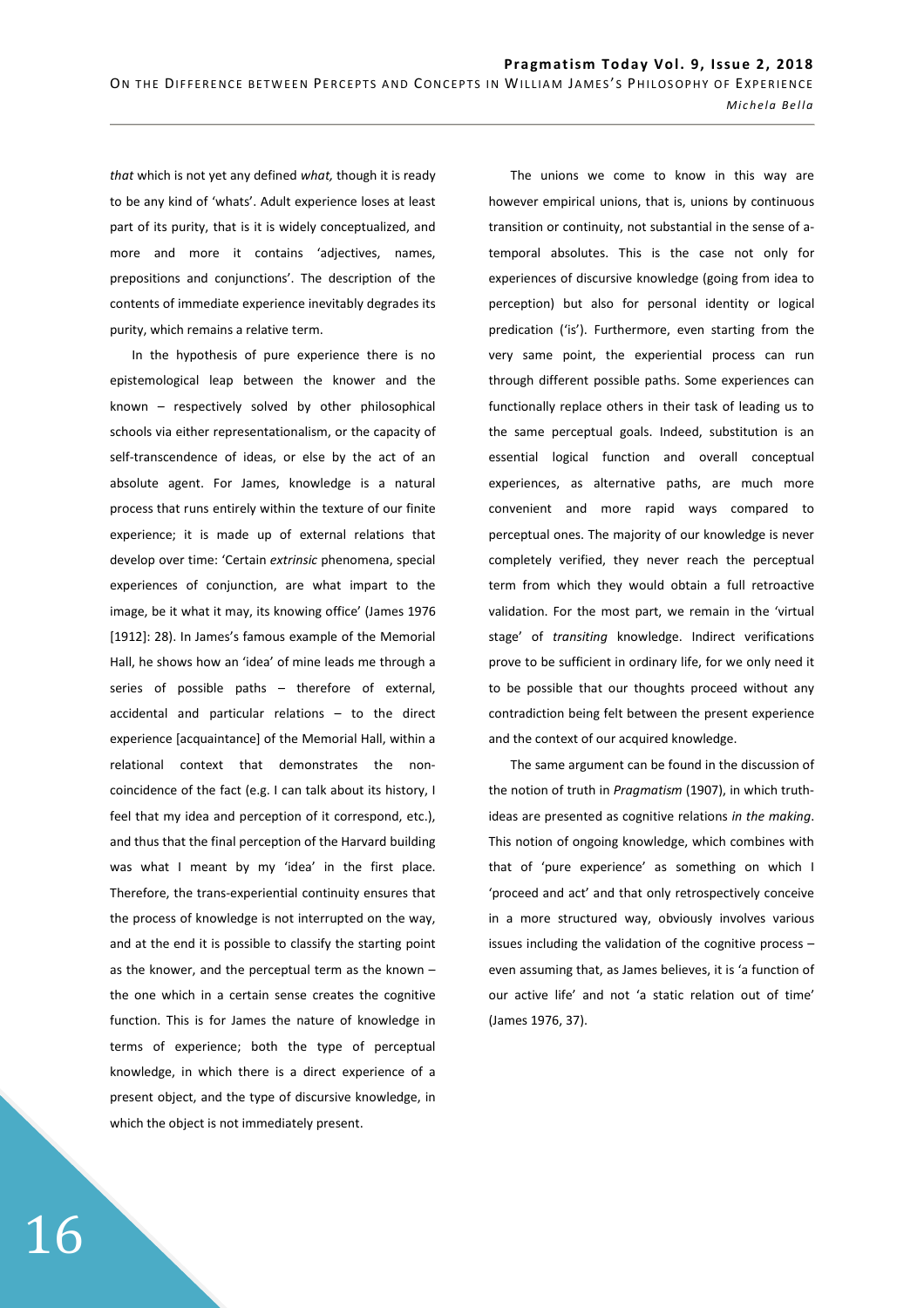#### **The difference between percepts and concepts**

Finally, the functional replacement of perceptions with conceptions implies a necessary reduction of perception.

Now the immediately present moment in everyone's experience, however complex the content of it may be, has this same absolute character. […] So far as we tend to act on that, it is real naively or practically. So far as we reflect on it and criticize and 'reduce' it, it appears to us to have subjective status merely, to be a simple 'state of mind' of our own, one of our errors, or delusions perhaps. […] Our percepts reduce our concepts and, unreduced themselves, constitute our world of material reality. (James 1988, 30)

The relations between immediate and mediated knowledge, or perceptions and concepts, is something that commits James both psychologically and philosophically to the task of showing how much they are effectively interwoven in our ordinary experience and what risks are involved in an 'intellectualistic' or absolute philosophy, which excludes the somaticphysiological component from the factors of knowledge. In *Principles*, the terms perceptions and concepts denote those complex objects, more vivid or faint, to which our substantive mental states refer. They correspond respectively to the sensation and the image as far as simple objects are concerned. We can analytically distinguish the respective semantic areas of the two terms, so that synonyms of 'concept' are terms such as 'idea, thought and intellection', all that is the mediated; whereas, the term 'perception' stands for what is immediate or simply perceived, therefore its synonyms are 'sensation, feeling and intuition' and expressions such as 'sensitive experience, immediate flow'. Their most distinctive characteristic is that perceptions are continuous, while concepts are discreet as regards their meaning. In fact, as he states again in the posthumous *Some Problems of Philosophy* (1911), a concept means what it means and nothing else, while a perception means many things together and without that 'much-atonceness' it implies a contradiction. The perceptual

stream shows the characters of 'duration, intensity, complexity or simplicity, interestingness, excitingness, pleasantness or their opponents' (James 1979, 32).

Wittgenstein made an interesting point about concepts in James's *Principles*. Besides being a scientist, James claims his belonging to the empiricist tradition of Mill and Hume. This was quite a distant background from Wittgenstein's view. In his *Philosophical Investigations*, Wittgenstein saw James's employment of the introspective method of analysis as particularly problematic for its possible metaphysical outcomes: "We are not analyzing a phenomenon (e.g. thought) but a concept (e.g. that of thinking), and therefore the use of a word" (Wittgenstein 2009, § 383)<sup>10</sup>. According to Goodman, Wittgenstein dismisses James's conviction that any reference to or description of experience could provide a sort of special 'bedrock' for meaning. He warned instead that:

Philosophical investigations: conceptual investigations. The essential thing about metaphysics: that the difference between factual and conceptual investigations is not clear to it. A metaphysical question is always in appearance a factual one, although the problem is a conceptual one. (Wittgenstein 1980, § 949)

In this sense, that between grammar and experience remains a significant distinction for Wittgenstein and a matter of disagreement with James. Even though empirical propositions may sometimes work as regulative-normative ones, in his view, logic still 'brings a different kind of certainty' (Goodman 2002, 27). The 'riverbed of thoughts' metaphor he uses to investigate empirical propositions has been interpreted by Anna

<sup>&</sup>lt;sup>10</sup> This critique partially resonates with Richard Rorty's critique of Dewey's metaphysics of 'experience', and more generally with the supposed opposition of 'language' and 'experience' in pragmatism. According to Rosa Calcaterra (2018, chap. 2), the pragmatist notion of experience can be understood as a form of epistemological holism which is framed within a processual and dynamic view of cognitive processes. For a critical analysis of Dewey's attempt to think 'language' and 'experience' in an anti-dichotomic perspective, see Dreon (2014).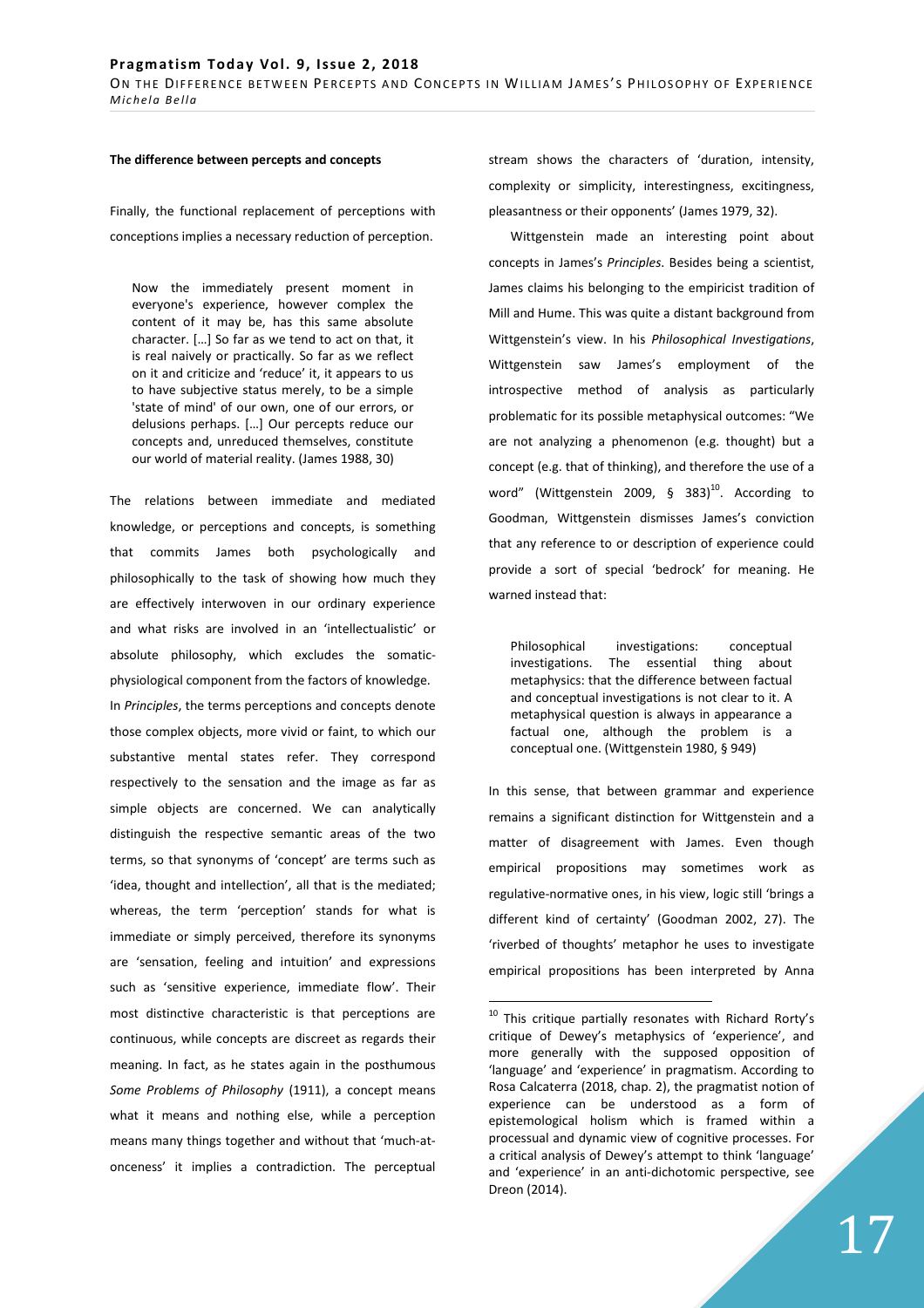Boncompagni (2016) as a criticism of James's 'stream of thought'. Wittgenstein considers James's confusion between logical and empirical propositions as a defect of his description. Boncompagni rightly suggests that 'the continuity between logical and empirical is not a defect, but a precise claim' of James (247). Such a claim should be considered as an aspect of the naturalistic and scientific view shared by pragmatists, in parallel with their insistence on the continuity between philosophy and science. A view that Wittgenstein could not share.

For James, concepts introduce ideal cuts in perception by isolating and defining the immediate sensible life that comes as 'a big blooming buzzing confusion'<sup>11</sup>, an expression James uses to convey the aspects of vitality, variety, confusion, excess and continuity of reality. In dealing with perceptions, we can feel no neat boundaries in a continuous fusion of aspects that suffuse even the marginal or successive parts of the present moment. The unity of the stream of experience is unbroken, as its edges or margins are also part of the same stream. Our intellectual life systematically substitutes the abstract order of concepts for the perceptual order of experience. Concepts ideally and eternally identify those objects that our attention has carved out of the perceptive abundance for aesthetic or practical purposes. We cut out portions of the experiential continuum to which we give names and which we classify according to temporary purposes, and in doing so we also modify the order of perceptual experience as initially perceived.

The practical utility of concepts as well as their reality is undeniable, especially for those who, like James, would consider themselves *meliorists*. Indeed, both percepts and concepts are fundamental to our

existence for us to be able fully to know and deal with reality. In every actual situation, concepts are mixed with our present and future perceptions, and concepts enable us to extend our immediate perceptual environment beyond the here and now, as well as to organize and drive perceptual experiences according to our practical and aesthetic interests. As James explains again in 1909 – and long before in *Principles<sup>12</sup>* – *things* are 'special groups of sensible qualities, which happen practically or aesthetically to interest us, to which we therefore give substantive names, and which we exalt to this exclusive status of independence and dignity' (James 1979, 274).

As in a topographical system, the substitution of percepts for concepts allows us to introduce the whole system of conceptual relations involved and thus to be in a position to say a great deal more about the replaced perception. The important thing, however, is not to forget the perceptive origin of all our possible 'universes of thought' (i.e. such contexts as: the world of commonsense 'things', the mathematical world of pure forms, the world of music), otherwise there is the risk of an indiscriminate rationalization of all the sensible aspects of reality. In fact, to maintain that the perceptual stream is continuous is once again a way to contradict the Kantian idea that discontinuity characterizes experience. This position is crucial to the aim of avoiding reliance on logical conditions that guarantee the possibility of connection; that is to say, rejecting the idea that whatever connection there is can only be a matter of conceptual understanding. It is quite the opposite. Just as with the nature of concepts, so the patterns of relation between concepts are static; and against Wittgenstein's view, the logical relations do not reveal a more profound or less illusory level of reality than the stream of sensations.

 $\overline{a}$ 

 $11$  In 1865 James joined as a teaching assistant Louis Agassiz's 'Thayer expedition' to Brazil. In my forthcoming book (Bella 2019), I suggest that James's experience of the tropical rainforest, the overwhelming impression of which he described in a letter to his brother Henry Jr. James, forced him to appreciate the *variety* of nature ever after.

<sup>&</sup>lt;sup>12</sup> 'But what are things? Nothing, as we shall abundantly see, but special groups of sensible qualities, which happen practically or aesthetically to interest us, to which we therefore give substantive names, and which we exalt to this exclusive status of independence and dignity.' (James 1981, 274)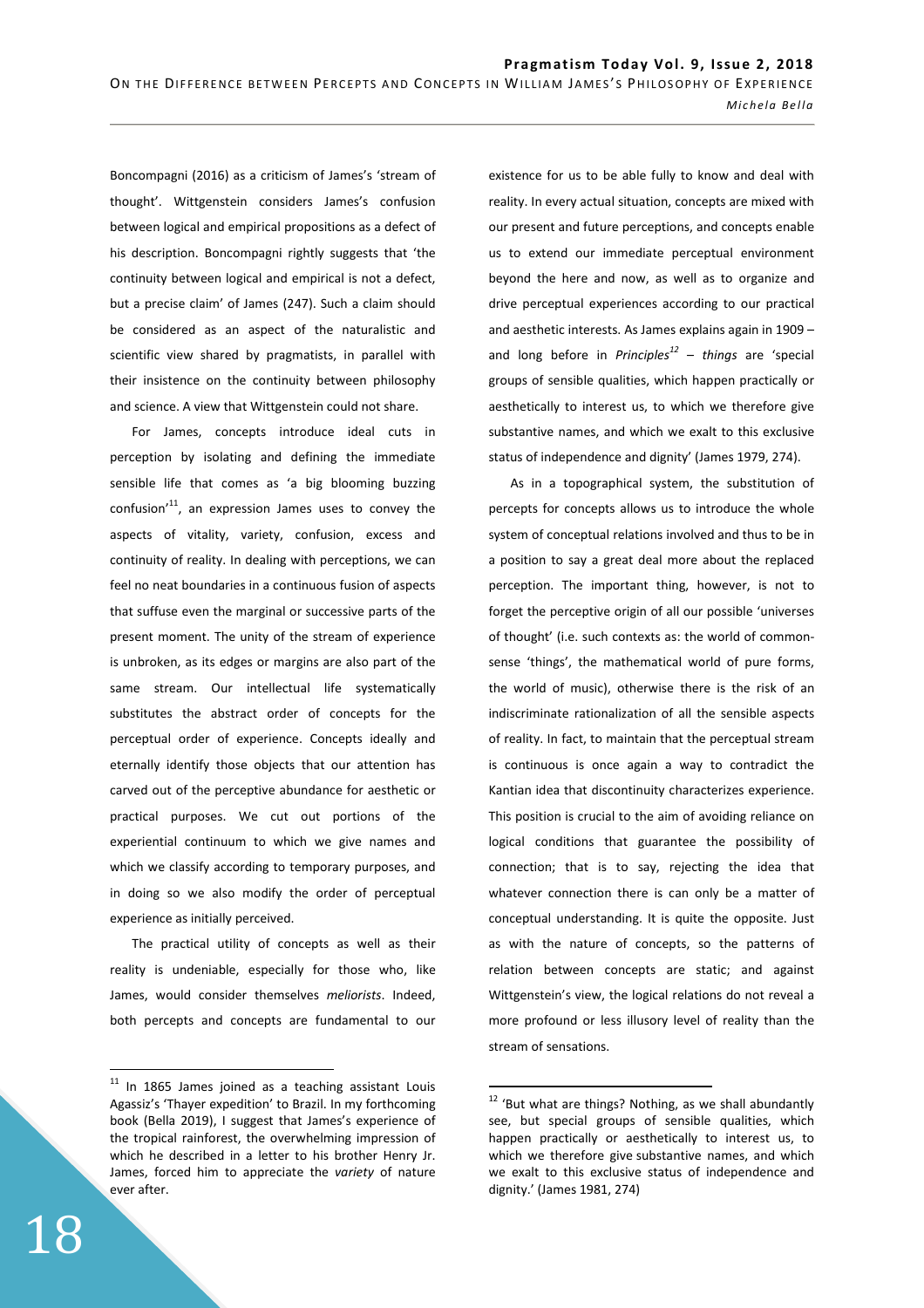The conceptual order is static with respect to the stream of experience, for static and abstract objects produce fixed orders whose relations and patterns are static in turn. Conceptual relations can be analytically compared, but they can by no means entirely replace the dynamic relations of the experiential stream. James does not intend to establish an absolute difference between knowing and living; these two processes are somewhat inseparable from each other. However, from the empiricist standpoint, he argues that: 'the significance of concepts always consists in their relation to perceptual particulars' (James 1979, 36); 'to hold percepts fast – in James's words – if our conceptual powers are to mean anything distinct' (James 1979, 44).

The 'theoretical' inadequacy of concepts concerning the function of letting us know the nature of reality and the implicit thesis of the 'insuperability of sensation' strongly emerges in the changing character of experience and therefore in the problematic question of a dynamic identity $^{13}$ . In continuous processes, the punctual reduction of perceptions to concepts (therefore the translation of a perceptive experience into the conception of the same), fails to reproduce it faithfully and *fully*<sup>14</sup> And indeed, the attempt to reconvert the conceptual analysis of reality into the original perceptual continuum is entirely misleading, as we can see in all those processual experiences that turn out to be incomprehensible at the level of conceptual explanation: activity and causality, the conceptual impossibility of personal identity and the attribution of conceptual limits to all reality. The reality in its integrity is given to us in the immediate perception that grasps the deepest and

 $\overline{a}$ 

thickest aspects of it, while more superficially, as a subtler representation of sensation, it is given to us in the concepts that help us to extend and ideally complete those same contents.

## **Conclusive observations on pluralism and indeterminism in an evolutionary perspective**

In 1909 James published *A Pluralistic Universe,* a book that reveals the strong interconnection between his idea of the continuity of experience and his radical reconstruction of empiricism. Radical empiricism is conceived as a doctrine of experiential continuity, which takes advantage of the immediate and therefore sensible experience of continuity; such an approach discloses the intimate interconnection between his principal conceptions, namely pure experience, radical empiricism, pragmatism, humanism and pluralism. They are all ways of illustrating the relation of empirical and contingent continuity that constitutes the field of possible experience in which we operate, as well as of reducing the value of abstract knowledge. Knowledge is above all a means to lead us somewhere in experience. According to James's philosophical reception of Darwin's theory of natural selection, ideas are instruments of adaptation to reality. In this sense, James like Peirce seems to stress the idea that knowledge has an existential dimension: it is needed to live. It is only because something happens to fall into one's universe of connections that one comes to care about it.

James is proposing a 'philosophy of experience' that connects with humanism in its attempt to reconcile our intellectual faculties with our sensible ones and to disregard any dogmatic, incontestable or absolute form of knowledge. Such a philosophy has to be tailored to reality as integrated and plural as possible. It should avoid depriving reality of its qualitative characteristics, even if vague and more challenging to take into account, to make it apparently more intelligible. In this effort, it is evident how James's theory is in sharp contrast to any absolute, naturally and socially disembodied use of

 $13$  In Maddalena's theory (2015), complete 'gestures' as synthetic instruments allow dealing with identities as changing processes.

<sup>&</sup>lt;sup>14</sup> James insists that the 'full nature of reality' is not conceptual, rather it is only given in the perceptual flux. Concepts are secondary 'in point of genesis', they are secondary order realities: 'concept-stuff may often be treated, for purposes of action and even of discussion, as if it were a full equivalent for reality. But […] no amount of it can be a full equivalent, and […] in point of genesis it remains a secondary formation.' (James 1979, 59).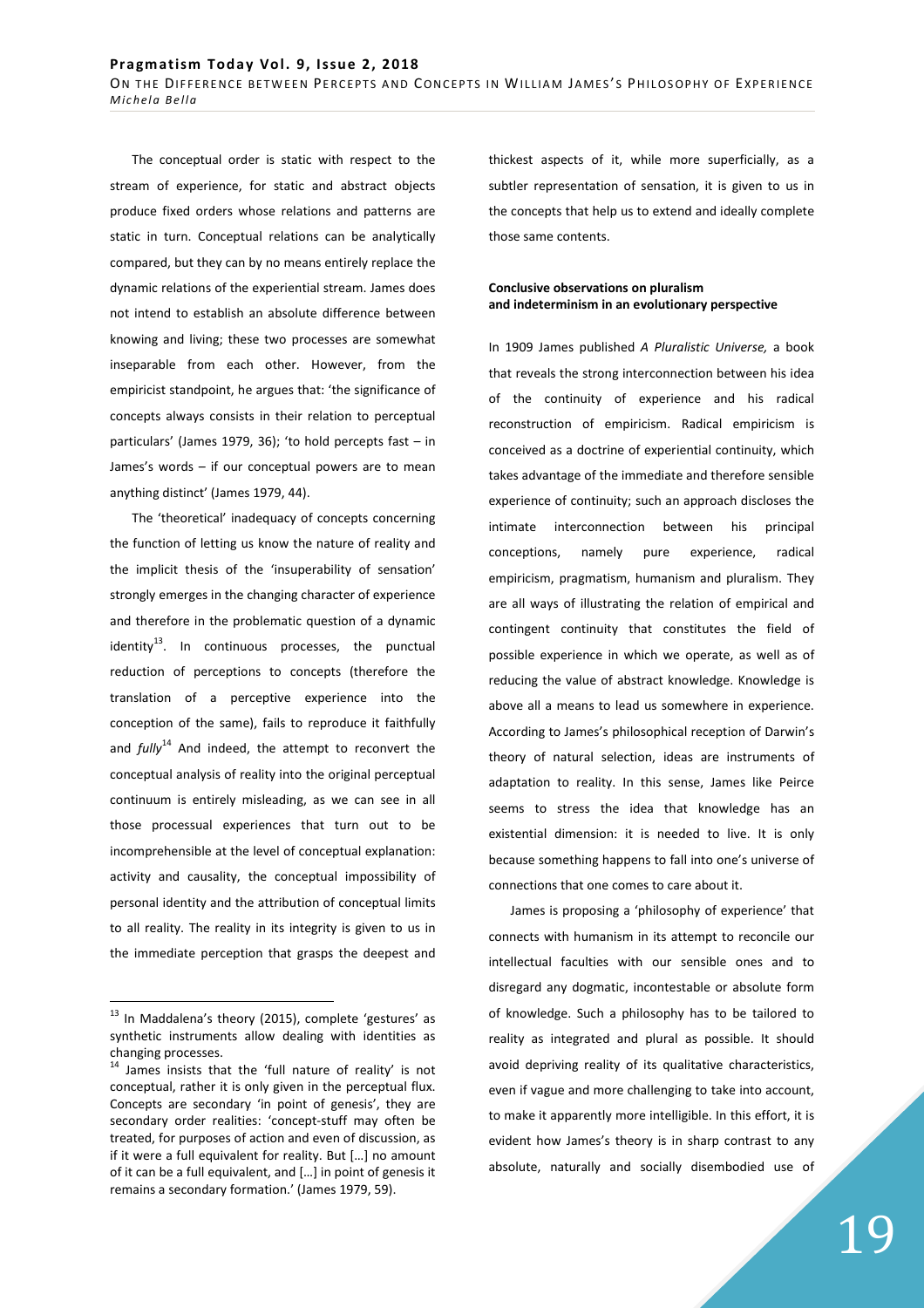intellect because of its perverse and illusory outcomes, while also explaining his urgent call for a constant confrontation with Anglo-American idealism.

The pragmatic perspective, from which radical empiricism does not *de facto* diverge, is rooted in the concrete character of the present experience and always remains open to its future convalidation. This view goes in the direction of an indeterminist epistemology and metaphysics, as future consequences are never fully predictable as far as their concrete (contingent and contextual) developments are concerned. This complex interconnection of psychology, epistemology, and ontology also reveals how profound was the influence of a logical understanding of Darwin's theory of evolution on James.<sup>15</sup> The flowing structure of consciousness is thus analogous to the current of experiences. In other words, we can translate continuity into the practicalambulatory transcendence of meanings, in the sense that as human beings, affectable and fallible, we are vectors of continuous processes of change concerning which reality proves to be to a certain extent modifiable or 'plastic'. Like Dewey and Schiller, James's argumentation is based on the inductive generalization of psychological processes on the basis of an analogical connection with natural processes. There are interesting connections between the definitions provided by pragmatism and the direction taken by scientists towards more genuine scientific criteria, in particular, the notions of approximation, indeterminateness and pluralism. James's scientific hypothesis points toward a level of approximate generalization, that is, an abandonment of

the idealistic view of natural laws, as well as a move toward the acceptance of the indefiniteness that constitutes the peculiar traits of the 'living present'.<sup>16</sup>

This is why James proposes the metaphysical view of a reality that, unlike the absolute idea of a world which has always been given, is still 'in the making', that is, that at the same time it undergoes and acts continuous processes of change which involve some real 'variation', or the 'free play' on which metaphysical pluralism is built $^{17}$ . Despite the accusation of endorsing a downgraded form of utilitarianism<sup>18</sup>, James's philosophical intention is to highlight that, beneath consolidated and seemingly irremovable definitions, meanings are continually flowing and undergoing profound changes according to practical conveniences, or evolutionary processes. This is not a claim for relativism; as far as thought processes are concerned, which are conceived as analogous to natural processes, there is a constant interplay between function and structure, so that pure arbitrariness does not really exist. In thought, it is coherence and continuity that connect us to the past and the future. It is within the epistemological and ontological evolutionary perspective that one can also appreciate the value of the demystifying work James carries out in his intense pragmatist analysis of conventional meanings, by asking for their 'cash-value'. His attitude, however, is that of a man of science  $-$  the new science  $-$  who is tirelessly campaigning for the abandonment of any undue introduction of *a priori* metaphysical notions, insisting instead on the fundamental significance of the

 $\overline{a}$ 

<sup>&</sup>lt;sup>15</sup> The debt of Peirce and James with Chauncey Wright's logical and epistemological understanding of Darwinism is evident here. See Parravicini (2012). On pragmatism and Darwinism see McGranahan (2017); Fabbrichesi (2011); Franzese (2009). However, this is not to deny the well-known influence of other authors on James's conception of pluralism, first of all that of Charles Renouvier (see Perry 1935, vol. 1, 659ff). More recently, Russell Duvernoy (2015, 508) talked about 'the intersection of an epistemic need (or condition of possibility) with a quasi-metaphysical intuition or postulate (continuity)' in James.

<sup>&</sup>lt;sup>16</sup> James's attention to the 'present' goes in the direction of what G.H. Mead claims in his *The Philosophy of the Present* (1932), namely to take time seriously. In this view, pragmatists' anti-reductionist naturalism anticipates several issues related to 'emergentism.' See Baggio (2013).

<sup>17</sup> In *Pragmatism*, James underlines that *pluralism* is satisfied with just '*some* separation among things, some tremor of independence, some free play of parts on one another, some real novelty or chance' (James 1975a, 78).  $^{18}$  For James's reply to this accusation, see James (1975b, chap. 8).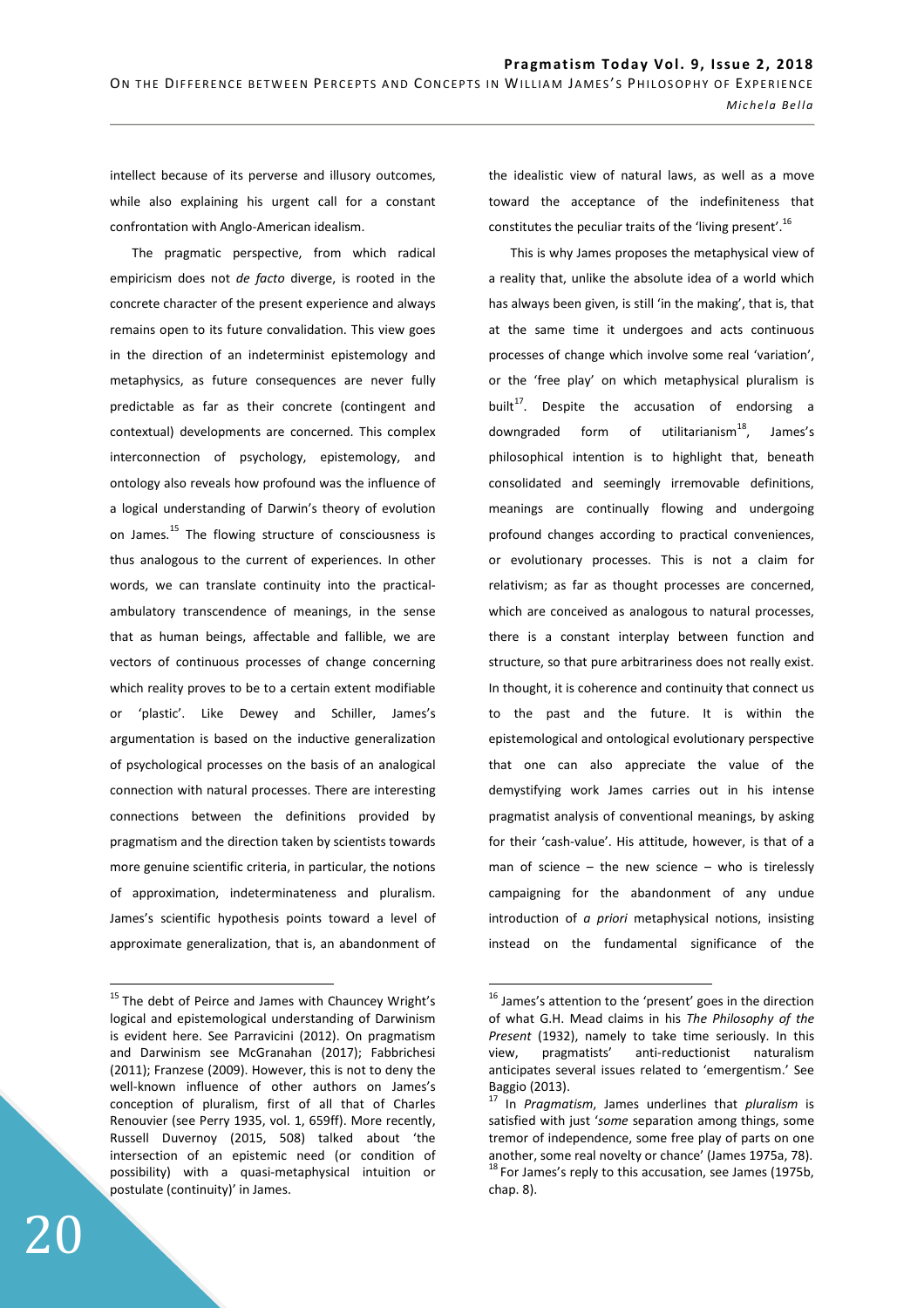philosophical treatment of scientific hypotheses. James opposes any form of dogmatism, either philosophical or scientific, therefore both absolutism and scientism, asking them to give reasons in concrete, 'cash-value' form for their convictions so that they can be verifiable in principle. He sheds light on the fact that even scientific convictions inevitably involve personal temperament, preferences, and conventional beliefs. Therefore, he advocates the necessity for scientists to 'lay their cards on the table', so that all personal, social and political matters ultimately would fall within the supposed neutral, rational arena of science.

Only such a change of perspective can make it possible to achieve greater freedom of movement in the field of research: every domain of human life can be the subject of scientific investigation – as James himself demonstrated when dealing with religious experience and other paranormal phenomena. Furthermore, science has to investigate everything that is human by involving humanistic methods and criteria. Science can investigate everything, and indeed it is right that it can do so, as long as we clarify what 'science' means and enlarge its boundaries to redeem its humanist origins and philosophical depth.

#### **Bibliography**

- Bella, Michela. 2019. *The Continuity of Consciousness in William James: Psychology and Ontology*, New York: Lexington.
- Boncompagni, Anna. 2016. *Wittgenstein and Pragmatism.* On Certainty *in the Light of Peirce and James*. London: Palgrave Macmillan.
- Calcaterra, Rosa M. 2018. *Contingency and Normativity. The Challenges of Richard Rorty*. New York-Amsterdam: Brill-Rodopi.
- Dreon, Roberta. 2014. "Dewey on Language: Elements for a Non-Dualistic Approach." *European Journal of Pragmatism and American Philosophy*, VI (2).
- Duvernoy, Russell. 2015. "'Concepts' and Continuity: Onto-Epistemology in William James." *Transactions of the Charles S. Peirce Society. A Quarterly Journal in American Philosophy*, 51 (4): 508-530.
- Fabbrichesi, Rossella. 2011. "Effects of Truth: The Darwinian Revolution and Its Impact on Pragmatism." In *Pragmatist Epistemologies*, edited by Roberto Frega, and Roberto Brigati. Lanham, MD: Lexington.
- Franzese, Sergio. 2009. *Pragmatismo e Darwinismo. E altri studi su William James*. Milano: Mimesis.
- Gale, Richard. 1999. *The Divided Self of William James*. Cambridge: Cambridge University Press.
- Goodman, Russell B. 2002. *Wittgenstein and William James*. Cambridge: Cambridge University Press.
- Hilmy, Stephen. 1987. *The Later Wittgenstein*: *The Emergence of a New Philosophical Method.* Oxford: Basil Blackwell.
- James, William. 1975a. *Pragmatism*. In *The Works of William James*, edited by Fredson Bowers, and Ignas K. Skrupskelis. Introduction by H. S. Thayer. Cambridge, MA and London: Harvard University Press.
- James, William. 1975b. *The Meaning of Truth. A Sequel to Pragmatism*. In *The Works of William James*, edited by Fredson Bowers, and Ignas K. Skrupskelis. Introduction by H. S. Thayer. Cambridge, MA and London: Harvard University Press.
- James, William. 1976. *Essays in Radical Empiricism.* In *The Works of William James,* edited by Fredson Bowers, and Ignas K. Skrupskelis. Introduction by John J. McDermott. Cambridge, MA and London: Harvard University Press.
- James, William. 1977. *A Pluralistic Universe*. In *The Works of William James*, edited by Fredson Bowers, and Ignas K. Skrupskelis. Introduction by Richard J. Bernstein. Cambridge, MA and London: Harvard University Press.

Baggio, Guido. 2013. "Mead and Bergson on Inner States, Self-knowledge, and Expression." In *George Herbert Mead in the Twenty-First Century*, edited by F. Thomas Burke, and Krzysztof Skowronski, 71-80. Lanham, MD: Lexington Books.